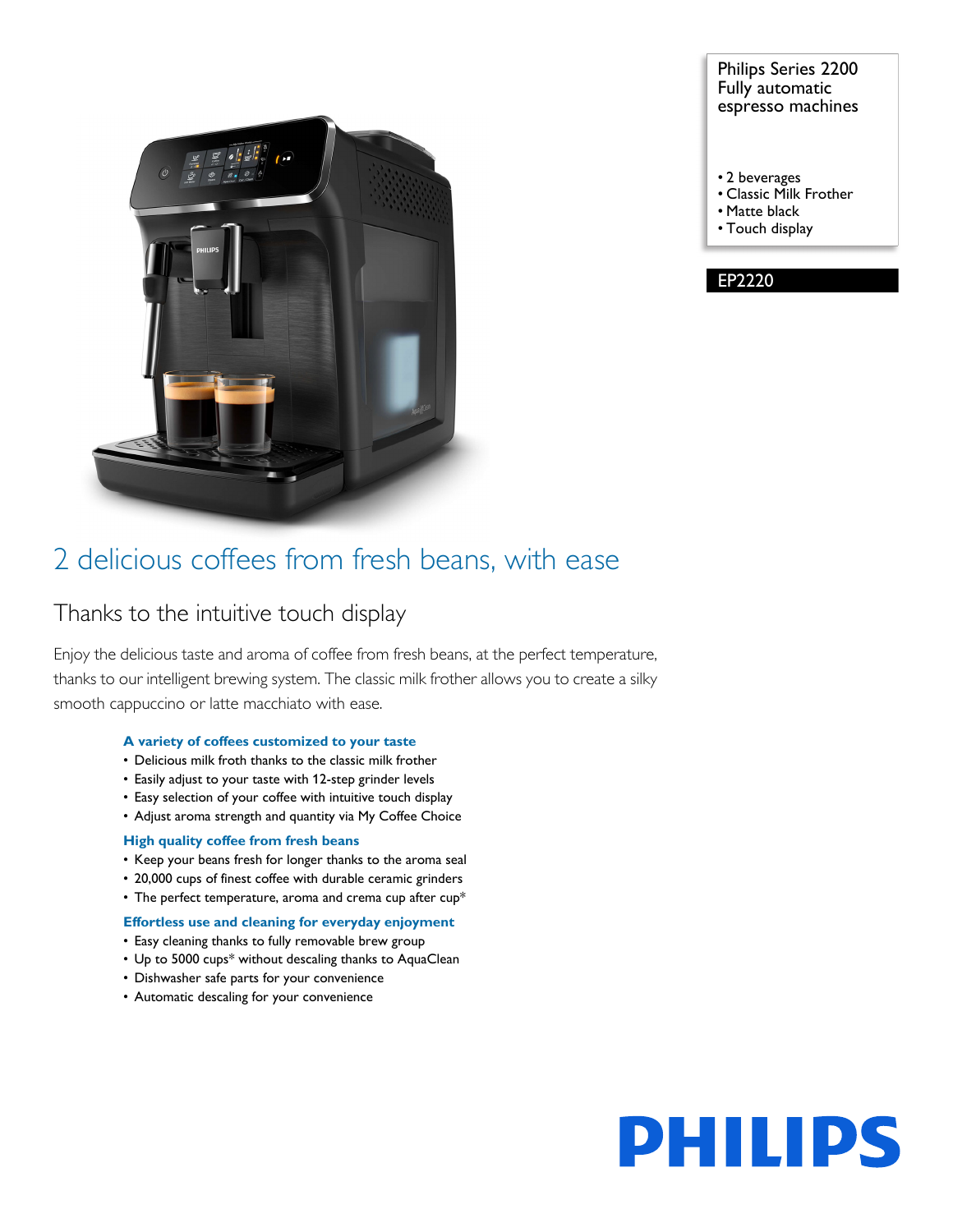#### Fully automatic espresso machines 2 beverages Classic Milk Frother, Matte black, Touch display

#### EP2220/14

# **Highlights**

#### **Classic milk frother**



The Classic Milk Frother dispenses steam, allowing you to easily prepare silky smooth milk froth for your cappuccino. What's more? With only two parts, the Classic Milk Frother is also easy to clean.

#### **Intuitive touch display**

The irresistible taste and aroma of coffee from fresh beans is just one touch away. Our intuitive touch display allows you to easily select your favorite coffee.

#### **My Coffee Choice**

Adjust the strength and quantity of your beverage with the My Coffee Choice menu. Easily choose from three different settings to suit your preferences.

#### **12-step grinder adjustment**



Our durable ceramic grinders can be adjusted in 12 steps, so you can turn your beans into anything from ultra-fine powder to coarse grindings.

#### **Perfect temperature and aroma**



The Aroma Extract system intelligently strikes the optimum balance between brewing temperature and aroma extraction by keeping the water temperature between 90 and 98°C, while regulating the water flow rate, so you can enjoy delicious coffees.

#### **100% ceramic grinders**



Our grinders are 100% pure ceramic: extremely hard and precise, so you can enjoy fresh aromatic coffee, for at least 20.000 cups.

#### **Preserve beans' aroma**



The new Aroma seal protects your favorite coffee beans and makes sure they preserve their original aroma over time, while reducing the grinder noise.

#### **AquaClean filter**



By changing the filter after being prompted by the machine, you will not need to descale your machine for up to 5000 cups\*, while enjoying clear and purified water.

#### **Removable brew group**



The brew group is the heart of every fully automatic coffee machine, and should be cleaned regularly. The removable brew group allows you to clean it thoroughly just by rinsing it under the tap.

#### **Automatic descaling alarm**

It's easy to clean and maintain your coffee machine with the automatic program which notifies when you have to descale it. You can adjust the frequency of this procedure to match the water hardness at home.